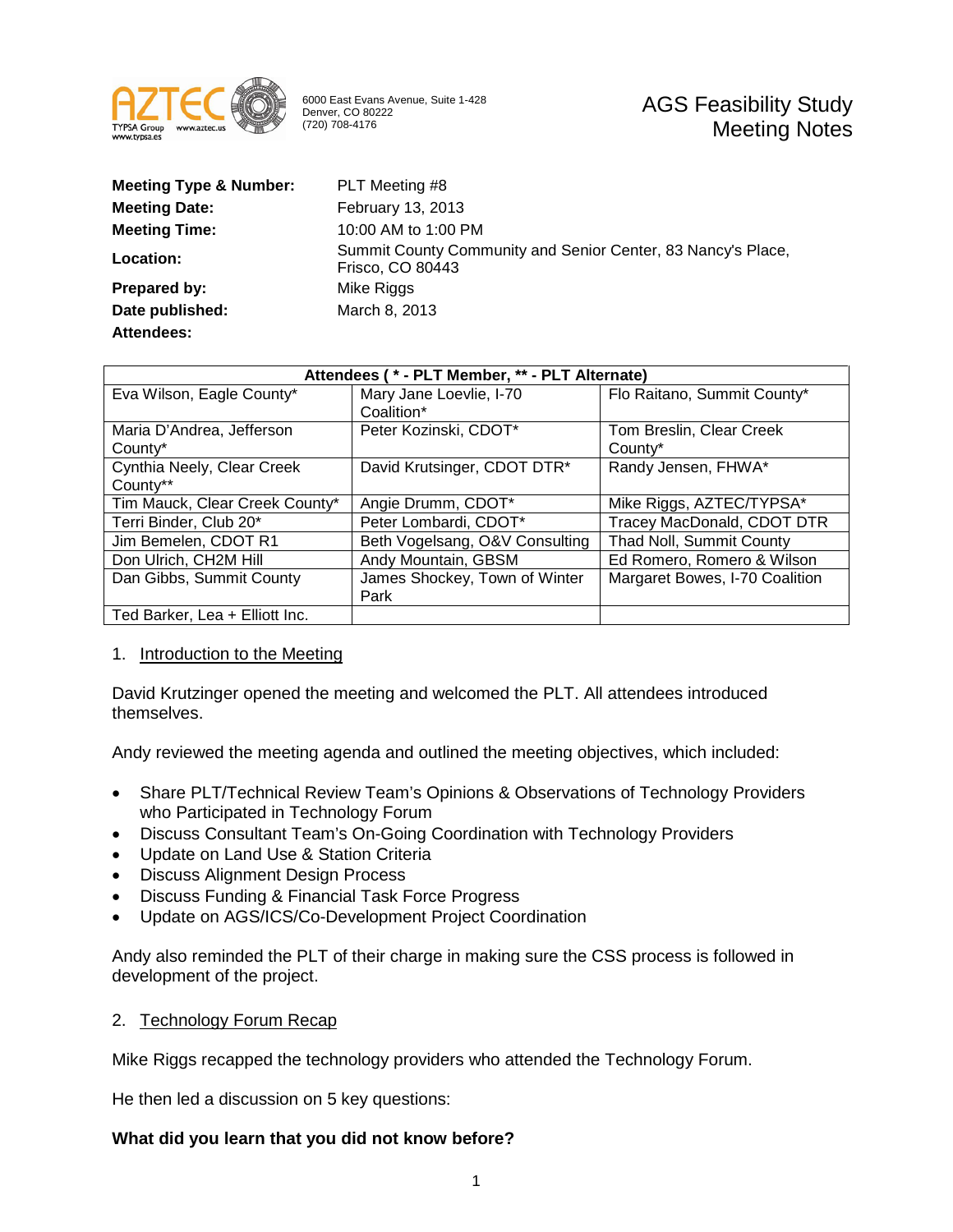- PRT is not that attractive based on number of vehicles and concern about weather impacts.
- Some of the technologies are good ideas but lack the money necessary to develop them.
- Technologies exist that are feasible on corridor.
- Some (most) technologies did not answer the questions.
- Pods are not good option. Concern about impact of weather and inflexibility on passenger size
- Beth Vogelsang pointed out that 4900 passengers per hour would require 816 6-person pods.
- Mike explained that off line stations would require an interchange to allow vehicles to enter/exit mainline and that significant distances are required for pods to decelerate coming into station and accelerate to leave station and enter mainline at speed.
- PLT expressed appreciation that Talgo made presentation.

## **What concerns do you have about the technologies?**

- High speed steel wheel on steel rail may not be feasible.
- Need better understanding on how maglev can be deployed in corridor and its limitations.
- Standardization of maglev technology is needed.
- Constructability of guideway is concern.
- Getting federal funding might necessitate accepting HSR.

# **How realistic do you think the technologies are?**

- Group agrees that both maglev and HSR are realistic.
- Mike points out that consultant team is doing due diligence on costs, operations, maintenance, etc.

## **Should we pare technologies down to ones that have good chance of deployment?**

- Group agrees.
- Need to do more research on how maglev operates on grades
- Mike explains current alignment design plan

## **What more do we need to get from the Technology Providers?**

- Maglev can it really work on grades?
- Pros and cons of smart versus dumb maglev cars.

David Krutsinger stated that CDOT DTR had already determined that AGS is technically feasible. Still to be answered is if alignment, land use, funding and governance are feasible.

## 3. Update on Land Use & Station Criteria

Beth Vogelsang presented an update on county land use/station planning meetings. The first round of meetings has been held with the 4 counties (Jefferson, Clear Creek, Summit & Eagle). She explained what was covered in each of the meetings and presented a station concept.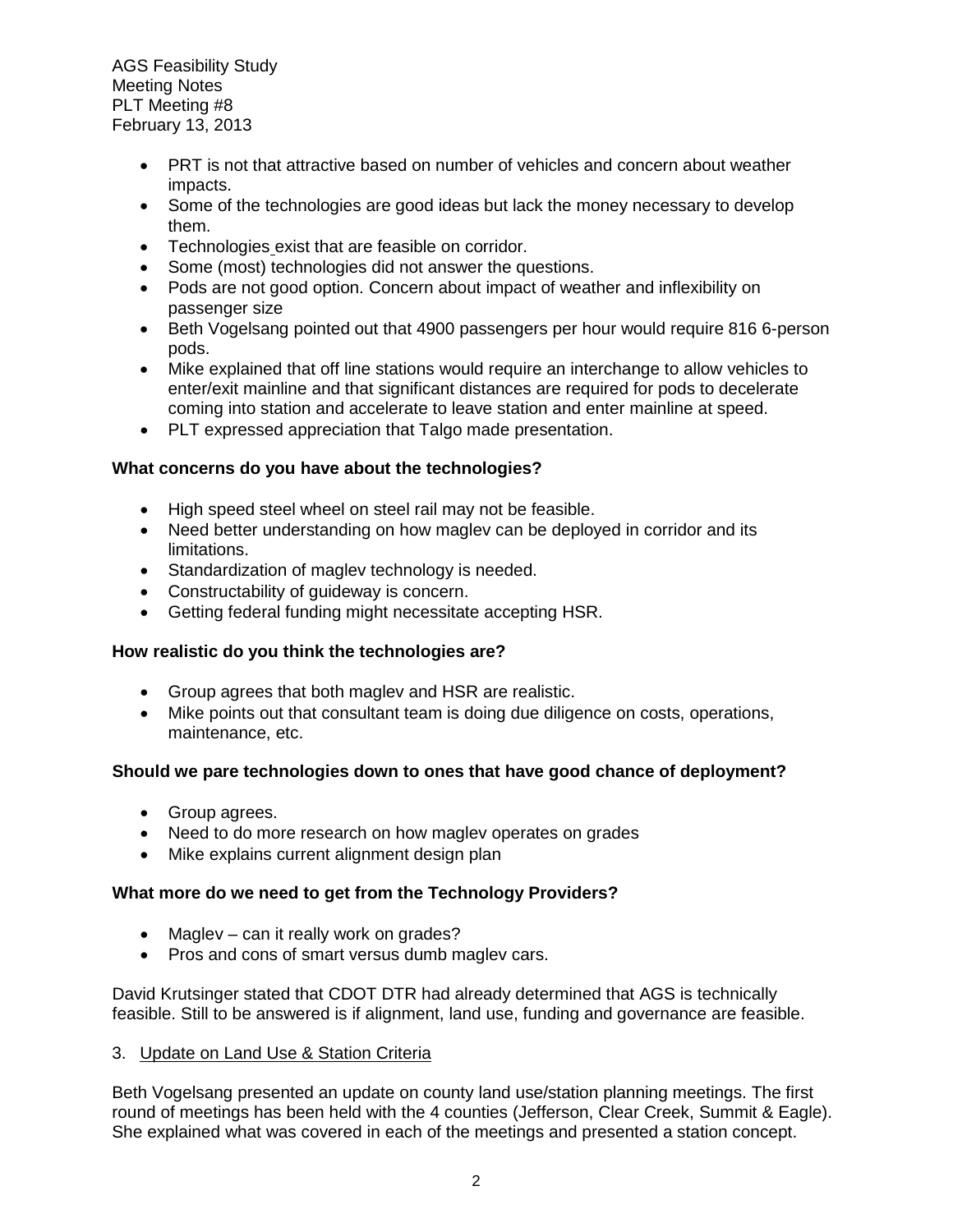Next step is to refine station locations by county. Meetings will continue into and through March.

## 4. Alignment Design

Mike Riggs explained the current alignment design effort. Four alignments are being developed:

- Wholly inside I-70 right of way alignment (except to get to stations outside right of way) this alignment is suited for low speed maglev such as American Maglev.
- Greenfield alignment for high speed steel wheel on rail this is suited for technologies such as Talgo.
- Greenfield alignment for high speed maglev this is suited for technologies such as Transrapid.
- Hybrid alignment that combines alignment within I-70 right of way with improvements to make it faster by removing substandard curves and leaving highway in places to shorten distance between stations.

Mike pointed out that station locations need to be determined prior to finalization of the alignments.

Preliminary design shows that high speed rail alignment will include between 42.5 to 63.0 miles of tunnel depending on where stations are located. The HSR alignment needs to use the Clear Creek Canyon corridor to bypass Genesee and Floyd Hills.

High speed maglev requires 20.0 to 37.7 miles, again dependent on where stations are located.

Mike indicated that some refinement of alignments have already been done in concert with DTR and Beth Vogelsang.

Speed profile for HSR is being developed and will be provided to ICS team on February 22.

Plan is to rollout alignments to Technical Team on March 11 and to PLT on March 14 (changed to Thursday due to PLT conflicts). TYPSA staff will be present for both meetings.

Once alignments have been reviewed, they will be reviewed against know environmental issues (high level).

Alignments will be finalized by mid-April for cost estimating and ridership modeling.

## 5. Funding/Financing Workgroup

David Krutsinger explained the workgroup charge which includes taking a statewide viewpoint for funding, identification of funding sources and financing tools to support implementation of a statewide HST network, evaluation of applicability of sources and tools and guiding development of a Financial Request for Information (RFI).

PLT asked question as to whether the Financial RFI was for I-70 Corridor or for whole system. The response was it will be for both.

One PLT member was concerned that this ties I-70 to I-25 feasibility, particularly due to possible differences in technology.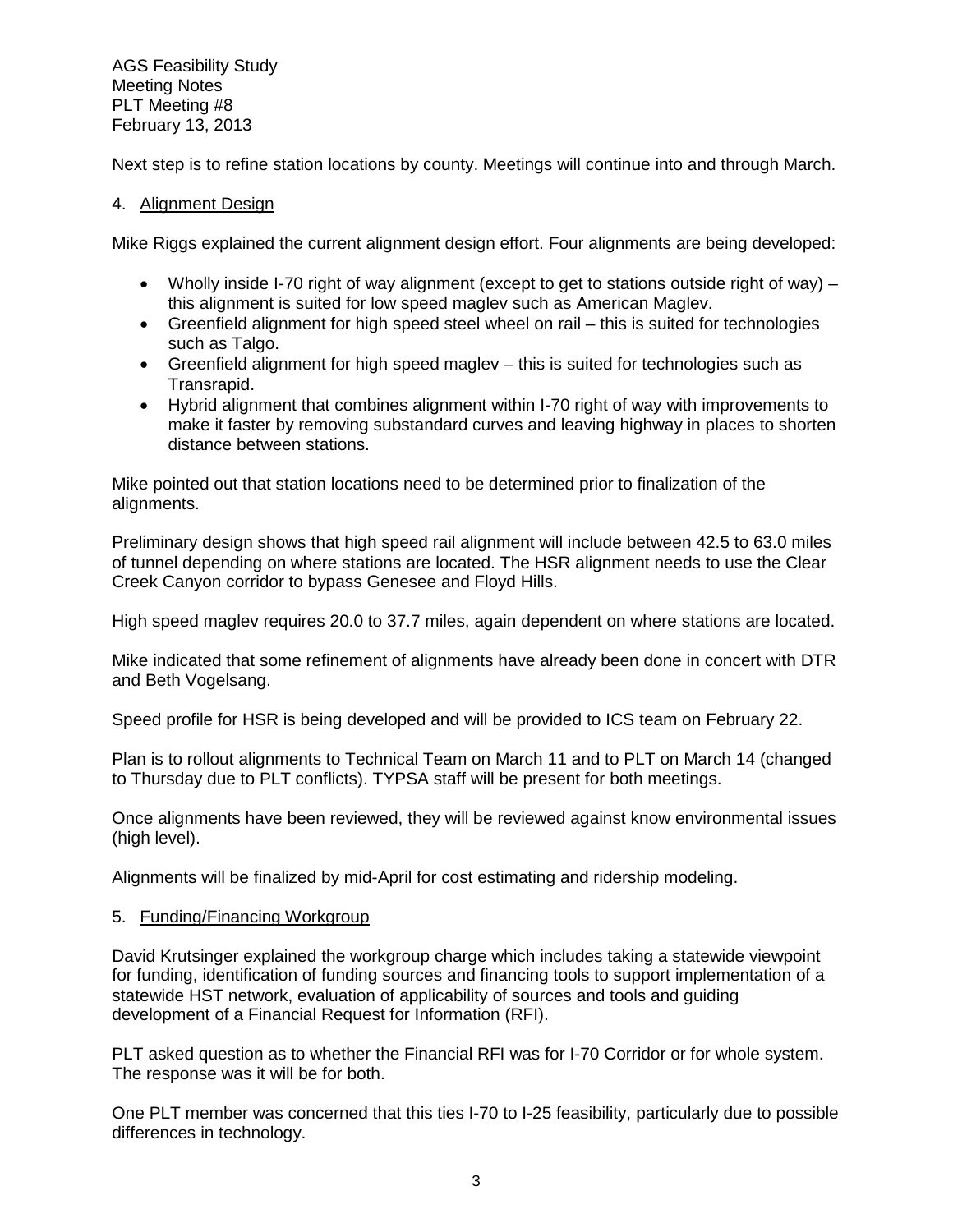David then presented a timeline for the workgroup. The workgroup will report out to the PLT on a monthly basis.

David laid out who is included on the workgroup. One PLT member was concerned that the workgroup needs to look at all sources of funding and wondered if the group included people knowledgeable in other funding sources and international funding. It was pointed out that the AGS team includes international finance people and that Ernst & Young and KPMG work all over the US and world.

David then explained the difference between financing and funding. In general, financing is private and funding is public. To put it another way, financing is like a mortgage on a house and funding is similar to paying your monthly mortgage payment.

David then explained what steps the workgroup are taking to identify funding/financing. These include development of a Funding Financing Memo, a Travel Model to estimate ridership, and project cost estimates.

David pointed out that the PLT will need to answer the question as to what participation cities and counties can commit to.

A PLT member asked if anyone has approached ski areas about their willingness to help fund the project. David stated that he has talked to Colorado Ski Country and has plans to talk to Vail Associates. Colorado Ski Country has stated they are opposed to any lift ticket surcharge.

A PLT member stated that they want to make sure that the focus on the workgroup is not just on public funding.

David pointed out that DTR has been actively involved in reviewing the scope of services for the I-70 Traffic & Revenue (T&R) Study.

A PLT member asked if the T&R Study would relate to this project, i.e. will it look at using revenues from highway improvements to pay for AGS? Jim Bemelen responded by saying that he expects that the T&R firms would tell CDOT how they plan on integrating AGS with highway tolls.

David then explained the process the workgroup will use to evaluate different funding sources. They are financial effectiveness, financial efficiency and political acceptance.

Finally David talked about the Funding/Financing RFI. One key message was that HPTE and CDOT have an overarching goal of balancing transit & tolls.

Don Uhlrich then presented several slides on possible funding sources. Don stated that you can typically leverage yearly funds by 12:1 to 14:1 for financing. For example, \$1.0 Billion of funding a year could fund a project of \$12 to \$14 billion.

Don stated that the total budget for the State of Colorado was \$24.3 billion and about 5% or \$1.3 billion went to CDOT (2010-2011). For FY 2013, CDOT's budget is \$1.2 billion, of which less than 1% goes to expanding capacity.

Don then presented a slide showing what a 1% increase in sales tax would generate in the 16 counties along the AGS and ICS alignments. In 2011 dollars, it would generate about \$572